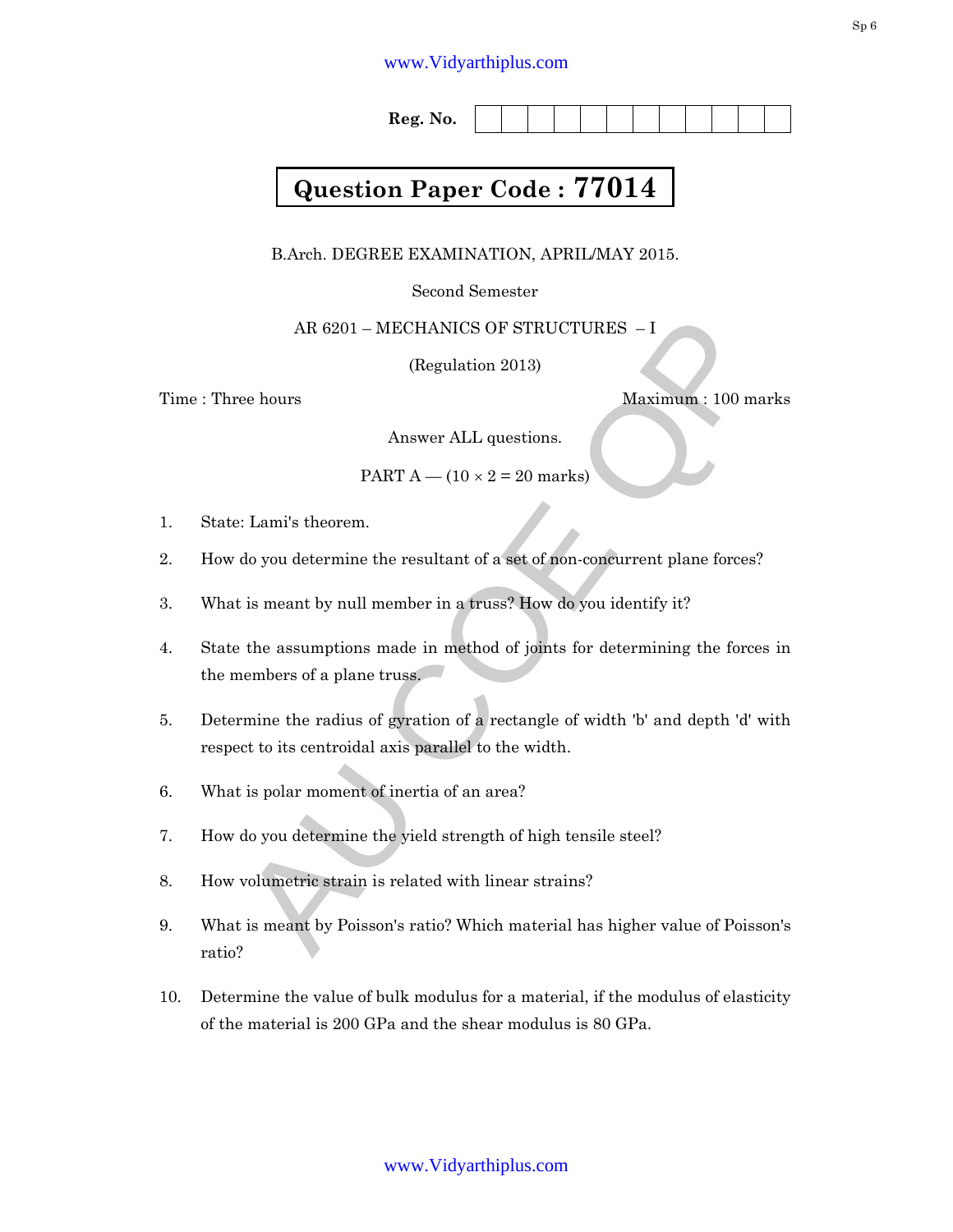11. (a) Find the magnitude and position of the resultant of the system of forces as shown in Fig.Q.11 (a).



(b) The force system shown in Fig. Q 11 (b) has a resultant of 900 N pointing up along +ve Y axis. Find the value of P and  $\theta$  required to give this resultant.



12. (a) Analyze the simply supported truss shown in Fig.Q.12(a) by method of joints.



Or

2 **77014**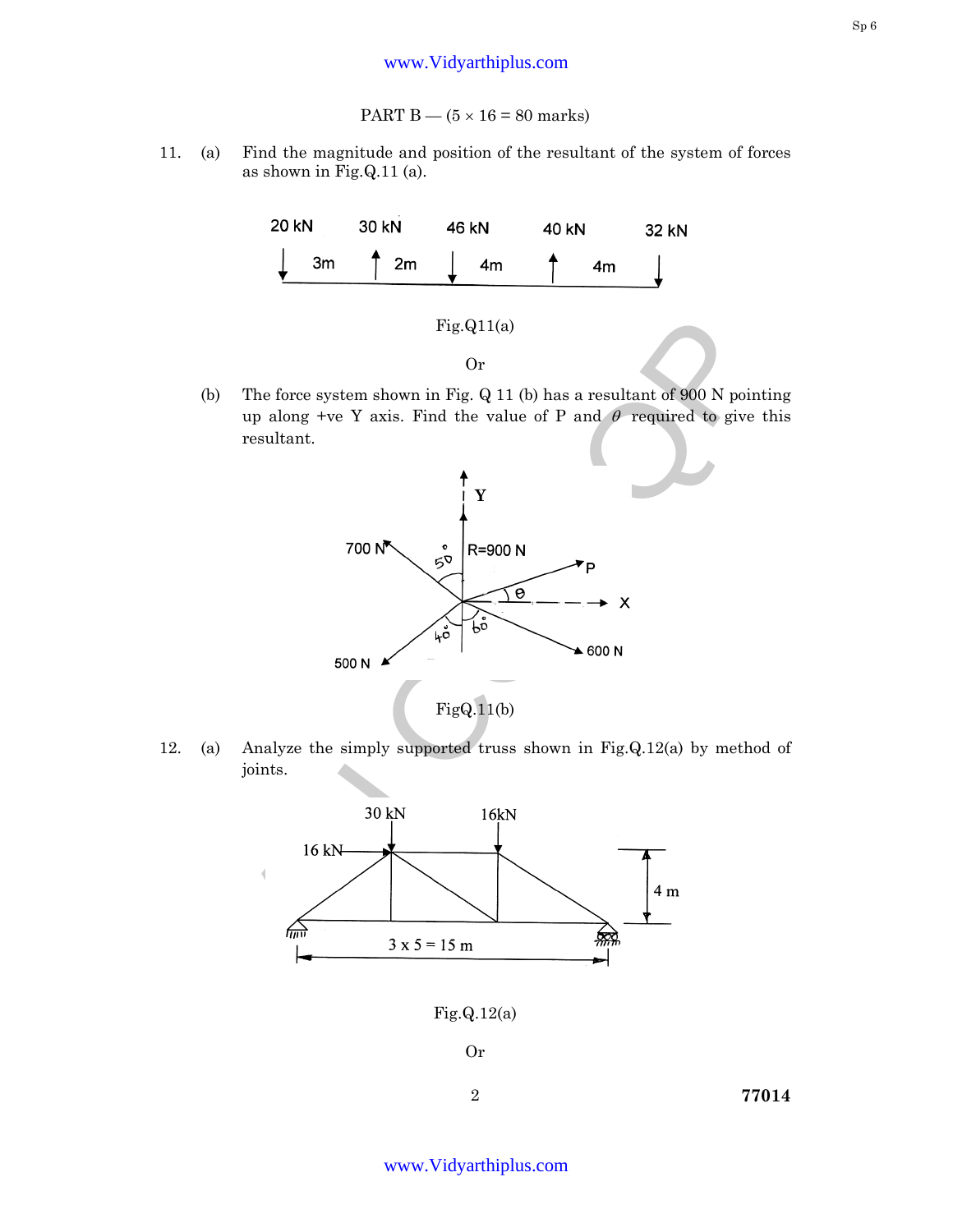(b) Analyze the cantilevered truss shown in Fig. Q.12(b) by method of joints.





- (b) Determine the area moment of inertia (second moment of area) of an angle section 250 mm  $\times$  180 mm  $\times$  10 mm (with longer leg vertical) about its vertical and horizontal centroidal axes.
- 14. (a) A steel bar is 2.5 m in length and is subjected to an axial pull of 1200 kN. The bar is 30 mm in diameter for a length of 1.2 m, 25 mm in diameter for a length of 0.7 m and 20 mm in diameter for the remaining length. Find the total extension of the bar. Take modulus of Elasticity as 200 GPa.

Or

- (b) A 500 mm long bar has rectangular cross section 50 mm  $\times$  60 mm. This bar is subjected to
	- (i) 50 kN tensile force on 50 mm  $\times$  60 mm faces
	- (ii) 150 kN compressive force on 50 mm x 500 mm faces, and
	- (iii) 250 kN tensile force on 60 mm x 500 mm faces

 Find the change in volume of the bar. Take modulus of Elasticity as  $2 \times 10^5$  N/mm<sup>2</sup> and Poisson's ratio as 0.30.